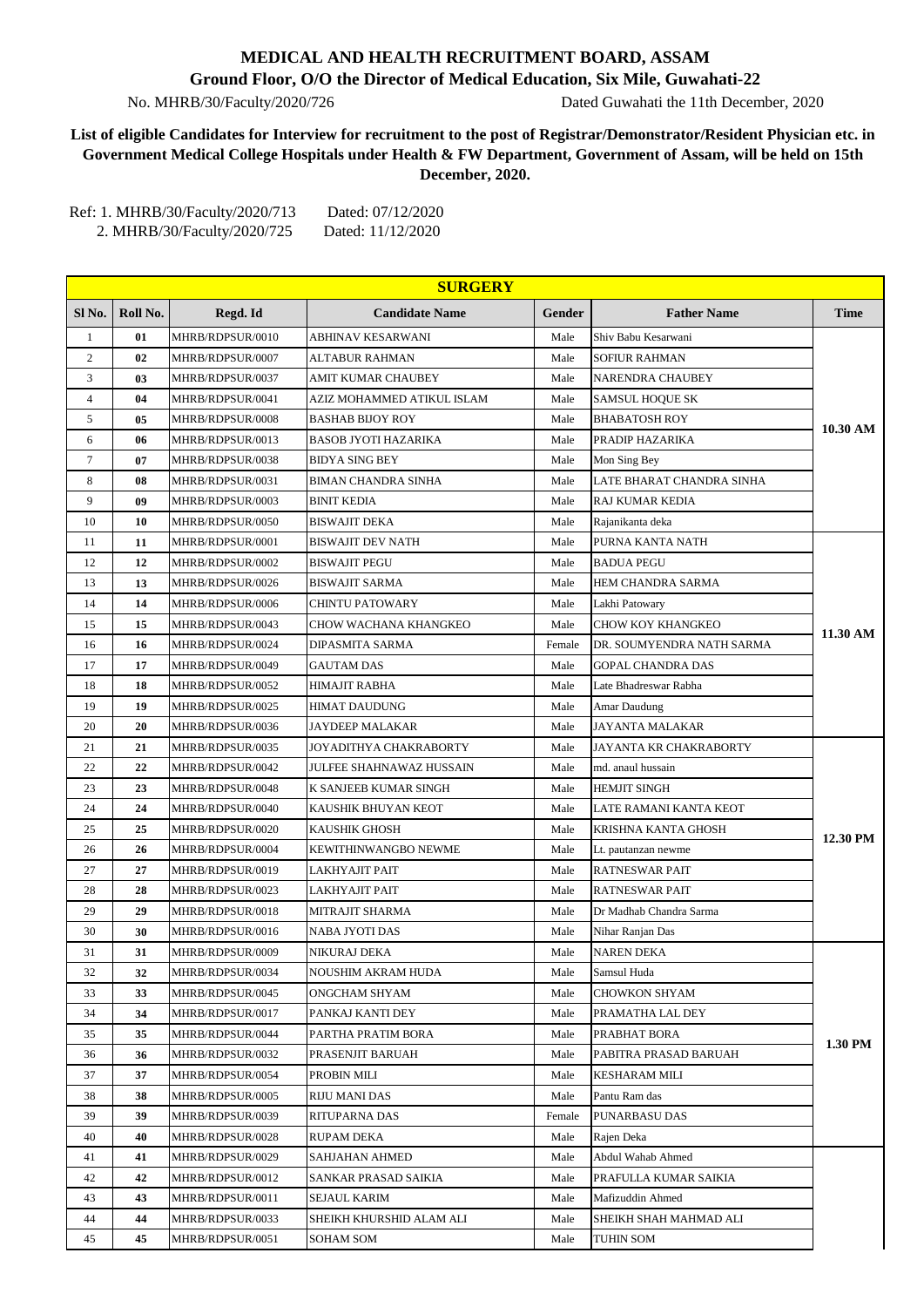| Sl No.           | Roll No. | Regd. Id                             | <b>Candidate Name</b>                    | Gender           | <b>Father Name</b>                         | <b>Time</b> |  |  |
|------------------|----------|--------------------------------------|------------------------------------------|------------------|--------------------------------------------|-------------|--|--|
| 46               | 46       | MHRB/RDPSUR/0022                     | SOHEL CHOWDHURY                          | Male             | Tuzammel Hussain                           | 2.30 PM     |  |  |
| 47               | 47       | MHRB/RDPSUR/0055                     | SRIDHAM SUTRADHAR                        | Male             | Sailesh Chandra sutradhar                  |             |  |  |
| 48               | 48       | MHRB/RDPSUR/0046                     | <b>SRIHANS SIPANI</b>                    | Male             | Subh karan Sipani                          |             |  |  |
| 49               | 49       | MHRB/RDPSUR/0027                     | <b>SUNMONI BHUYAN</b>                    | Male             | <b>BHUPEN BHUYAN</b>                       |             |  |  |
| 50               | 50       | MHRB/RDPSUR/0047                     | SYED YASIN SHAHTAZ EMANEE                | Male             | Syed Taufique Hussain                      |             |  |  |
| 51               | 51       | MHRB/RDPSUR/0030                     | TUSHAR DEKA                              | Male             | Nagendra Nath Deka                         |             |  |  |
| 52               | 52       | MHRB/RDPSUR/0015                     | TUSHAR DUTTA                             | Male             | MRINAL KUMAR DUTTA                         |             |  |  |
|                  |          |                                      |                                          |                  |                                            |             |  |  |
| <b>PATHOLOGY</b> |          |                                      |                                          |                  |                                            |             |  |  |
| 1                | 01       | MHRB/RDPPAT/0035                     | ABHISHEK CHETRI                          | Male             | Dr Tek Bahadur Chetri                      |             |  |  |
| $\overline{c}$   | 02       | MHRB/RDPPAT/0006                     | ALANKRITA DEKA                           | Female           | Late. HARESH DEKA                          |             |  |  |
| 3                | 03       | MHRB/RDPPAT/0051                     | AMARJYOTI DAS                            | Male             | <b>BARIN DAS</b>                           |             |  |  |
| $\overline{4}$   | 04       | MHRB/RDPPAT/0026                     | AMIT SINHA                               | Male             | AMULYA SINHA                               |             |  |  |
| 5                | 05       | MHRB/RDPPAT/0008                     | ANIRBAN GOSWAMI                          | Male             | Narendra Nath Goswami                      |             |  |  |
| 6                | 06       | MHRB/RDPPAT/0025                     | ANWARUDDIN AHMED                         | Male             | Zeyauddin Ahmed                            | 10.30 AM    |  |  |
| $\tau$           | 07       | MHRB/RDPPAT/0014                     | APARAJITA DAS                            | Female           | DR.ARABINDA DAS                            |             |  |  |
| 8                | 08       | MHRB/RDPPAT/0033                     | <b>ASRAFUL ALOM</b>                      | Male             | ALI AMZAD KHAN                             |             |  |  |
| 9                | 09       | MHRB/RDPPAT/0038                     | <b>BHANU DEVI</b>                        | Female           | HARI PRASAD SEDAI                          |             |  |  |
| 10               | 10       | MHRB/RDPPAT/0043                     | <b>BONITA BORAH</b>                      | Female           | Sri Biren Borah                            |             |  |  |
| 11               | 11       | MHRB/RDPPAT/0021                     | CHANDANA RAJBONGSHI                      | Female           | LATE KHARGESWAR RAJBANGSHI                 |             |  |  |
| 12               | 12       | MHRB/RDPPAT/0027                     | DEINU THANGNGEO                          | Female           | Lt. T.K. Thangngeo                         |             |  |  |
| 13               | 13       | MHRB/RDPPAT/0001                     | <b>GEET BHUYAN</b>                       | Male             | Harendra Nath Bhuyan                       |             |  |  |
| 14               | 14       | MHRB/RDPPAT/0002                     | <b>JASMINE TERONPI</b>                   | Female           | Mr. Nandeswar Teron                        |             |  |  |
| 15               | 15       | MHRB/RDPPAT/0036                     | JAYANTA KR. DAS                          | Male             | SANKAR KUMAR DAS                           |             |  |  |
| 16               | 16       | MHRB/RDPPAT/0037                     | JYOTI MALA GOGOI                         | Female           | TILESWAR GOGOI                             | 11.30 AM    |  |  |
| 17               | 17       | MHRB/RDPPAT/0009                     | KABITA PEGU                              | Female           | RABIKANTA PEGU                             |             |  |  |
| 18               | 18       | MHRB/RDPPAT/0045                     | <b>KAGO ARING</b>                        | Male             | KAGO LENTO                                 |             |  |  |
| 19               | 19       | MHRB/RDPPAT/0047                     | <b>KHARGESWAR HALOI</b>                  | Male             | SRI LANKESWAR HALOI                        |             |  |  |
| 20               | 20       | MHRB/RDPPAT/0016                     | KHURSHIDA RAHMAN                         | Female           | Khabibur Rahman                            |             |  |  |
| 21               | 21       | MHRB/RDPPAT/0018                     | MUSTAFIZUR RAHMAN                        | Male             | MD MUKTAR ALI                              |             |  |  |
| 22               | 22       | MHRB/RDPPAT/0022                     | NANDAKANTA MAHANTA                       | Female           | NIRANJAN MAHANTA                           |             |  |  |
| 23               | 23       | MHRB/RDPPAT/0010                     | NANDINEE LAHKAR                          | Female           | <b>TARUN LAHKAR</b>                        |             |  |  |
| 24               | 24       | MHRB/RDPPAT/0034                     | <b>NEETI PURI</b>                        | Female           | Dr. Satish Puri                            |             |  |  |
| 25               | 25       | MHRB/RDPPAT/0011                     | PALLAVI DEKA                             | Female           | Dr. Phanindra Mohan Deka                   |             |  |  |
|                  |          |                                      |                                          | Female           |                                            | 12.30 PM    |  |  |
| 26<br>27         | 26<br>27 | MHRB/RDPPAT/0024                     | PARISMRITA BORAH<br>PIOJA PEGU           |                  | Mr. NABIN KUMAR BORAH                      |             |  |  |
| 28               | 28       | MHRB/RDPPAT/0007<br>MHRB/RDPPAT/0032 | PONKHI DOLEY                             | Female<br>Female | DEBANANDA PEGU<br>ANADAR DOLEY             |             |  |  |
|                  |          | MHRB/RDPPAT/0013                     | PRANJIT MORAL                            | Male             | AMARENDRA MORAL                            |             |  |  |
| 29               | 29       |                                      |                                          |                  | Praveen Kumar Baglary                      |             |  |  |
| 30<br>31         | 30       | MHRB/RDPPAT/0019                     | PREETI BAGLARY                           | Female           |                                            |             |  |  |
|                  | 31<br>32 | MHRB/RDPPAT/0028<br>MHRB/RDPPAT/0029 | <b>RAJASHREE DAS</b><br>RAJLAKSHMI DUTTA | Female           | GOPAL CHANDRA DAS                          |             |  |  |
| 32<br>33         | 33       | MHRB/RDPPAT/0050                     | <b>RANDHIR SINGH</b>                     | Female           | Paresh Chandra Dutta<br><b>ANAND SINGH</b> |             |  |  |
| 34               | 34       | MHRB/RDPPAT/0020                     | <b>RESHMA IMRAN</b>                      | Male<br>Female   | Imranul Gani                               |             |  |  |
|                  | 35       |                                      |                                          |                  |                                            |             |  |  |
| 35<br>36         |          | MHRB/RDPPAT/0039                     | SAGARIKA ROY                             | Female           | Nikhil Chandra Roy                         | 1.30 PM     |  |  |
| 37               | 36<br>37 | MHRB/RDPPAT/0015<br>MHRB/RDPPAT/0044 | SAJJAN GUPTA<br>SAKSHI GUPTA             | Male<br>Female   | Brijkishore Gupta<br>VIMAL GUPTA           |             |  |  |
|                  |          |                                      |                                          |                  |                                            |             |  |  |
| 38<br>39         | 38       | MHRB/RDPPAT/0003                     | SAMRAT BORDOLOI<br><b>SHIMA SHRESTHA</b> | Male             | TARUN CHANDRA BORDOLOI                     |             |  |  |
|                  | 39       | MHRB/RDPPAT/0041                     |                                          | Female           | Tek Bahadur Shrestha                       |             |  |  |
| 40               | 40       | MHRB/RDPPAT/0031                     | SK ABDULLAH AHMED                        | Male             | LATE JOYNAL ABEDIN                         |             |  |  |
| 41               | 41       | MHRB/RDPPAT/0049                     | SOURAV NATH                              | Male             | SUCHINTYA NATH                             |             |  |  |
| 42               | 42       | MHRB/RDPPAT/0030                     | SUDESHNA DUTTA                           | Female           | TARUN CHANDRA DUTTA                        |             |  |  |
| 43               | 43       | MHRB/RDPPAT/0048                     | <b>SUNIL KUMAR RAI</b>                   | Male             | Mr Ram Naresh Rai                          |             |  |  |
| 44               | 44       | MHRB/RDPPAT/0012                     | <b>SYEDA SARAH</b>                       | Female           | Syed Javeed Ahmed                          | 2.00 PM     |  |  |
| 45               | 45       | MHRB/RDPPAT/0023                     | TARALI PATHAK                            | Female           | LATE BASANTA KR. PATHAK                    |             |  |  |
| 46               | 46       | MHRB/RDPPAT/0042                     | VIJAY MARSHAL KERKETTA                   | Male             | Late Pritam Kerketta                       |             |  |  |
| 47               | 47       | MHRB/RDPPAT/0046                     | WASIM AKRAM HUSSAIN                      | Male             | Anowar Hussain                             |             |  |  |
| 48               | 48       | MHRB/RDPPAT/0017                     | <b>WAZIHA AHMED</b>                      | Female           | LATE TAZUDDIN AHMED                        |             |  |  |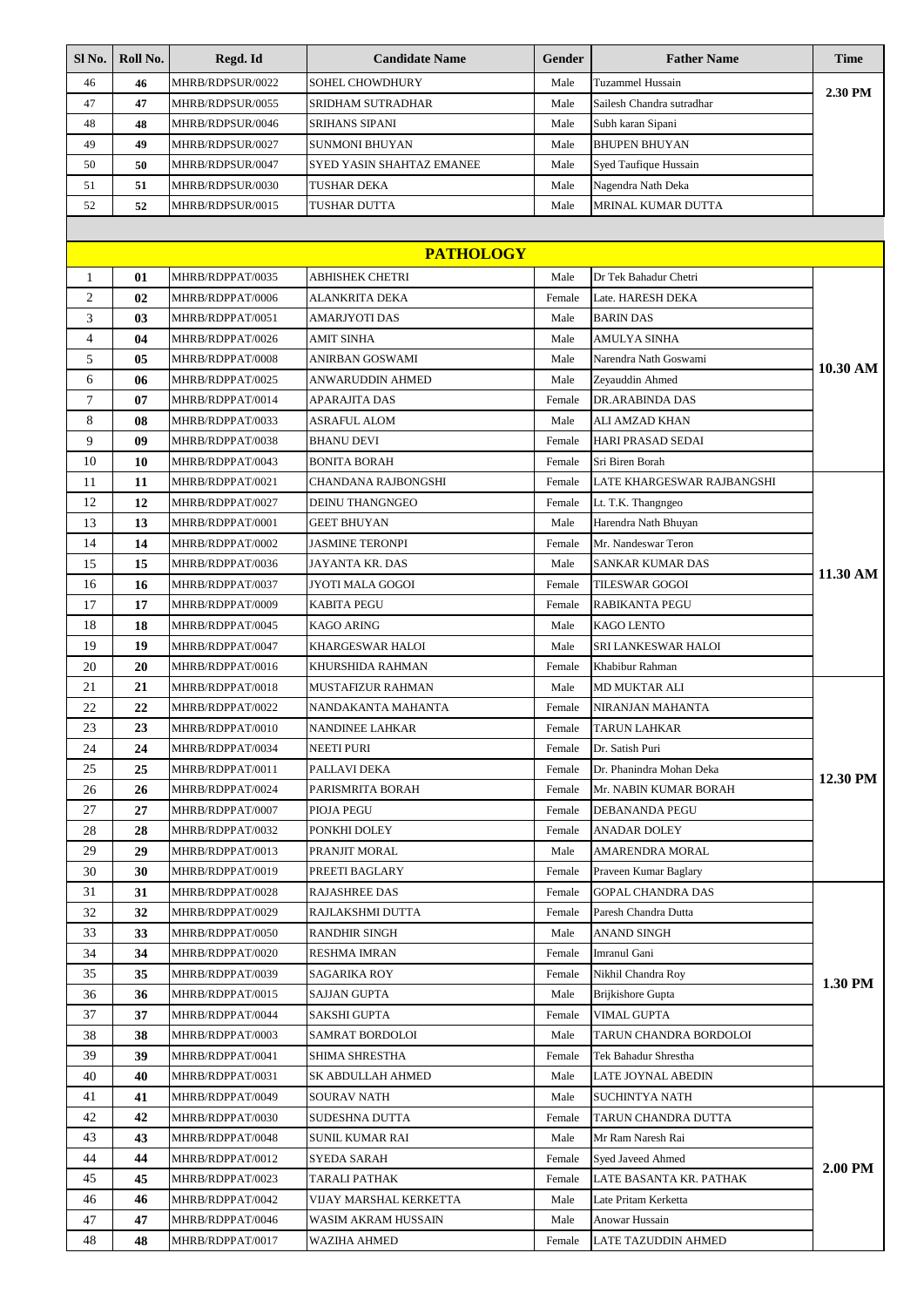| SI <sub>No.</sub> | Roll No.       | Regd. Id        | <b>Candidate Name</b>         | Gender         | <b>Father Name</b>            | <b>Time</b> |  |
|-------------------|----------------|-----------------|-------------------------------|----------------|-------------------------------|-------------|--|
|                   |                |                 |                               |                |                               |             |  |
| <b>CARDIOLOGY</b> |                |                 |                               |                |                               |             |  |
| 1                 | 01             | MHRB/RDPCA/0001 | DIGANTA BURAGOHAIN            | Male           | Atul Buragohain               |             |  |
| $\overline{2}$    | 02             | MHRB/RDPCA/0002 | <b>GUNAJIT KALITA</b>         | Male           | Pabendranath Kalita           | 10.30 AM    |  |
| 3                 | 0 <sub>3</sub> | MHRB/RDPCA/0003 | <b>INDRAJIT DEBNATH</b>       | Male           | SATYENDRA DEBNATH             |             |  |
|                   |                |                 |                               |                |                               |             |  |
|                   |                |                 | <b>ANATOMY</b>                |                |                               |             |  |
| 1                 | 01             | MHRB/RDPA/0004  | ANUP TANTI                    | Male           | MR. SUNIL TANTI               |             |  |
| $\overline{2}$    | 02             | MHRB/RDPA/0003  | DEBAJANI DEKA                 | Female         | prafulla chandra deka         | 11.00 AM    |  |
| 3                 | 03             | MHRB/RDPA/0001  | <b>DIBAKAR BORTHAKUR</b>      | Male           | Late Keshab Ch Borthakur      |             |  |
|                   |                |                 |                               |                |                               |             |  |
|                   |                |                 | <b>ANAESTHESIOLOGY</b>        |                |                               |             |  |
|                   |                | MHRB/RDPAN/0034 | <b>AMARENDRA DEKA</b>         |                | Lt. TAPAN CH. DEKA            |             |  |
| 1                 | 01             | MHRB/RDPAN/0008 | <b>ANITA DAS</b>              | Male           | <b>HAREN CHANDRA Das</b>      |             |  |
| 2                 | 02             | MHRB/RDPAN/0018 | <b>AVISHRANT GOGOI</b>        | Female         | PHANINDRA NATH GOGOI          |             |  |
| 3                 | 03             | MHRB/RDPAN/0017 | <b>BAPDHAN DEHINGIA</b>       | Male           | late dhaniram dehingia        |             |  |
| $\overline{4}$    | 04             | MHRB/RDPAN/0039 | BHASKAR NARAYAN PATHAK        | Male<br>Male   | <b>LATE NARAYAN PATHAK</b>    |             |  |
| 5                 | 05             | MHRB/RDPAN/0002 | <b>BISWAJIT MAHANTA</b>       | Male           | <b>GOBIN CH MAHANTA</b>       | 11.30 AM    |  |
| 6                 | 06             | MHRB/RDPAN/0009 | DEVAJYOTI SHARMA              |                | Dr. Krishna Gopal Sharma      |             |  |
| 7                 | 07<br>08       | MHRB/RDPAN/0007 | DEVAJYOTI SHARMA              | Male<br>Male   | Dr. Krishna Gopal Sharma      |             |  |
| 8                 | 09             | MHRB/RDPAN/0004 | <b>DHRITI CHUNGKRANG</b>      |                | PADMESWAR CHUNGKRANG          |             |  |
| 9                 |                | MHRB/RDPAN/0036 | JITU DEKA                     | Female<br>Male | NARENDRA NATH DEKA            |             |  |
| 10                | 10             | MHRB/RDPAN/0022 | <b>MANAS PRATIM BORTHAKUR</b> |                | <b>BIPUL KUMAR BORTHAKUR</b>  |             |  |
| 11                | 11             | MHRB/RDPAN/0013 | MANMAYOORI PHATOWALI          | Male           | LATE NIRMAL PHATOWALI         |             |  |
| 12                | 12<br>13       | MHRB/RDPAN/0020 | <b>MONMY DEKA</b>             | Female         | KSHAMA KANTA DEKA             |             |  |
| 13<br>14          | 14             | MHRB/RDPAN/0011 | NEELAM THAKURIA               | Female<br>Male | <b>KULEN THAKURIA</b>         |             |  |
| 15                | 15             | MHRB/RDPAN/0026 | NILANJANA HOWBORA             | Female         | Premananda Howbora            |             |  |
| 16                | 16             | MHRB/RDPAN/0021 | NITUL BORUAH                  | Male           | Senapati Baruah               | 12.30 PM    |  |
| 17                | 17             | MHRB/RDPAN/0029 | <b>NOBIN ROY</b>              | Male           | <b>NIRANJAN ROY</b>           |             |  |
| 18                | 18             | MHRB/RDPAN/0028 | NRIPENDRA RANJAN DAS          | Male           | NILOY KUMAR DAS               |             |  |
| 19                | 19             | MHRB/RDPAN/0015 | PETER ENGTI                   | Male           | <b>BHARAT ENGTI</b>           |             |  |
| 20                | 20             | MHRB/RDPAN/0032 | <b>POONAM</b>                 | Female         | <b>HIRALAL</b>                |             |  |
| 21                | 21             | MHRB/RDPAN/0038 | PRAKASH DEB                   | Male           | <b>DILIP RANJAN DEB</b>       |             |  |
| 22                | 22             | MHRB/RDPAN/0030 | PRATIBHA SAHOO                | Female         | KANAI LAL SAHOO               |             |  |
| 23                | 23             | MHRB/RDPAN/0003 | PREETIREKHA MAZUMDAR          | Female         | PRADIP MAZUMDAR               |             |  |
| 24                | 24             | MHRB/RDPAN/0010 | PRONOY SAIKIA                 | Male           | LATE MR. BASANTA KUMAR SAIKIA |             |  |
| 25                | 25             | MHRB/RDPAN/0023 | <b>PUJA CHOUBEY</b>           | Female         | <b>RAJ KUMAR CHOUBEY</b>      | 1.30 PM     |  |
| 26                | 26             | MHRB/RDPAN/0031 | RAMESH KUMAR                  | Male           | Lt. JITENDRA PRASAD           |             |  |
| 27                | 27             | MHRB/RDPAN/0005 | <b>RANADHEE PAUL</b>          | Male           | Ranjit kumar paul             |             |  |
| 28                | 28             | MHRB/RDPAN/0001 | RUPAK MAZUMDER                | Male           | PARIMAL MAZUMDER              |             |  |
| 29                | 29             | MHRB/RDPAN/0012 | <b>SANDEEP DEY</b>            | Male           | <b>SUNIL CHANDRA DEY</b>      |             |  |
| 30                | 30             | MHRB/RDPAN/0014 | SANJAY SHARMA                 | Male           | Anil Sharma                   |             |  |
| 31                | 31             | MHRB/RDPAN/0016 | <b>SAUROV GOGOI</b>           | Male           | RUDRA KUMAR GOGOI             |             |  |
| 32                | 32             | MHRB/RDPAN/0037 | SRISHTI TALUKDAR              | Female         | Binod Chandra Talukdar        |             |  |
| 33                | 33             | MHRB/RDPAN/0019 | <b>SUKRITI XESS</b>           | Female         | Fabian xess                   |             |  |
| 34                | 34             | MHRB/RDPAN/0025 | SUNITA DOLEY                  | Female         | Jugananda Doley               |             |  |
| 35                | 35             | MHRB/RDPAN/0033 | <b>SURAJIT MORAL</b>          | Male           | AMARENDRA MORAL               | 2.00 PM     |  |
| 36                | 36             | MHRB/RDPAN/0024 | <b>SUSHMITA S SUMER</b>       | Female         | <b>BISWANATH SAHA</b>         |             |  |
| 37                | 37             | MHRB/RDPAN/0040 | VIDULA BANSAL                 | Female         | <b>RAMAN BANSAL</b>           |             |  |
| 38                | 38             | MHRB/RDPAN/0027 | YUWARAJ MAJUMDAR              | Male           | Late Prasanna Kumar Majumdar  |             |  |

**Venue of Interview: Assam Administrative Staff College, Jawaharnagar, Khanapara, Guwahati-781022**